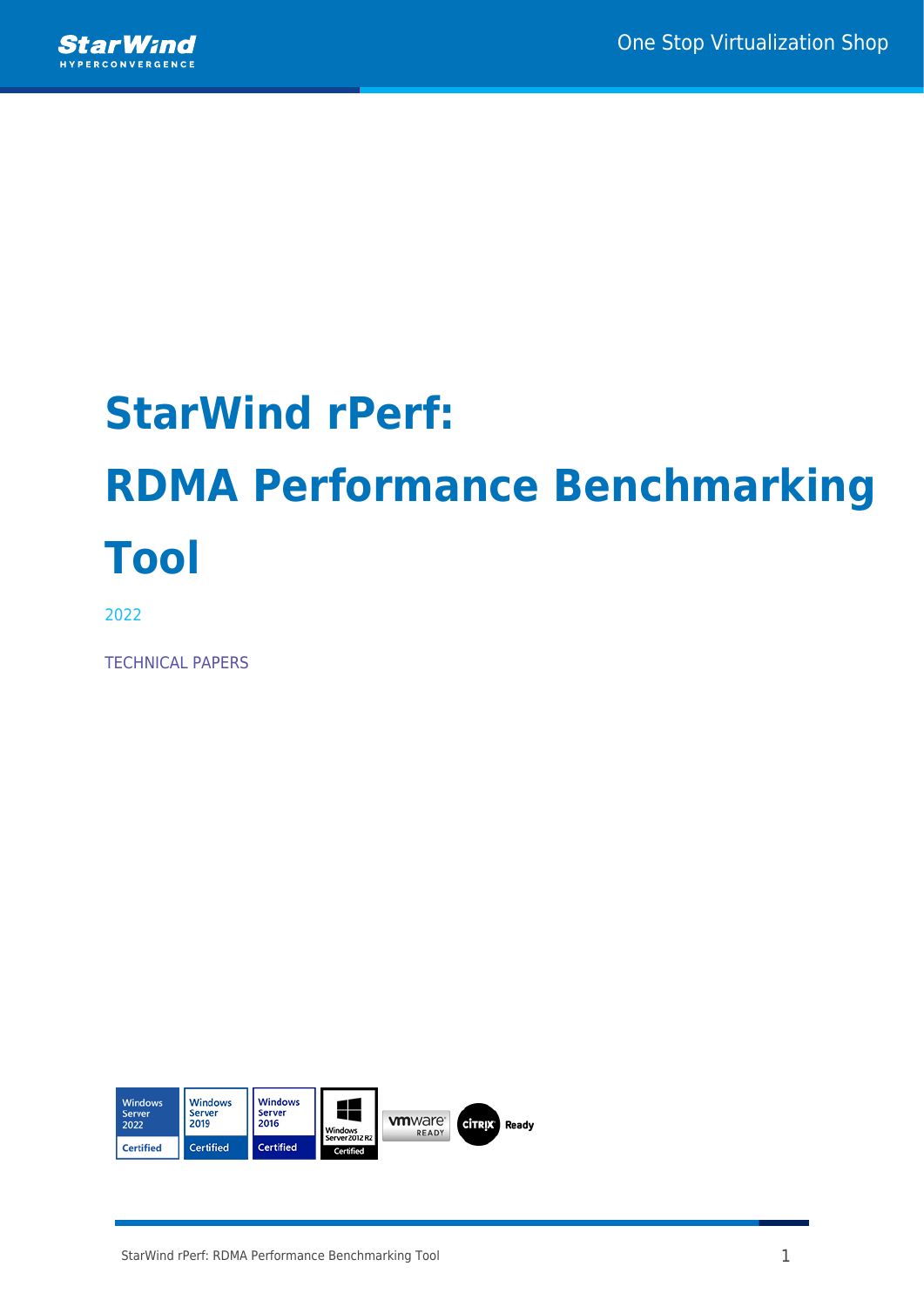

### **Trademarks**

"StarWind", "StarWind Software" and the StarWind and the StarWind Software logos are registered trademarks of StarWind Software. "StarWind LSFS" is a trademark of StarWind Software which may be registered in some jurisdictions. All other trademarks are owned by their respective owners.

#### **Changes**

The material in this document is for information only and is subject to change without notice. While reasonable efforts have been made in the preparation of this document to assure its accuracy, StarWind Software assumes no liability resulting from errors or omissions in this document, or from the use of the information contained herein. StarWind Software reserves the right to make changes in the product design without reservation and without notification to its users.

#### **Technical Support and Services**

If you have questions about installing or using this software, check this and other documents first - you will find answers to most of your questions on the [Technical Papers](https://www.starwind.com/resource-library) webpage or in [StarWind Forum](https://www.starwind.com/forums). If you need further assistance, please [contact us](https://www.starwind.com/contact-us) .

#### **About StarWind**

StarWind is a pioneer in virtualization and a company that participated in the development of this technology from its earliest days. Now the company is among the leading vendors of software and hardware hyper-converged solutions. The company's core product is the years-proven StarWind Virtual SAN, which allows SMB and ROBO to benefit from cost-efficient hyperconverged IT infrastructure. Having earned a reputation of reliability, StarWind created a hardware product line and is actively tapping into hyperconverged and storage appliances market. In 2016, Gartner named StarWind "Cool Vendor for Compute Platforms" following the success and popularity of StarWind HyperConverged Appliance. StarWind partners with world-known companies: Microsoft, VMware, Veeam, Intel, Dell, Mellanox, Citrix, Western Digital, etc.

#### **Copyright ©2009-2018 StarWind Software Inc.**

No part of this publication may be reproduced, stored in a retrieval system, or transmitted in any form or by any means, electronic, mechanical, photocopying, recording or otherwise, without the prior written consent of StarWind Software.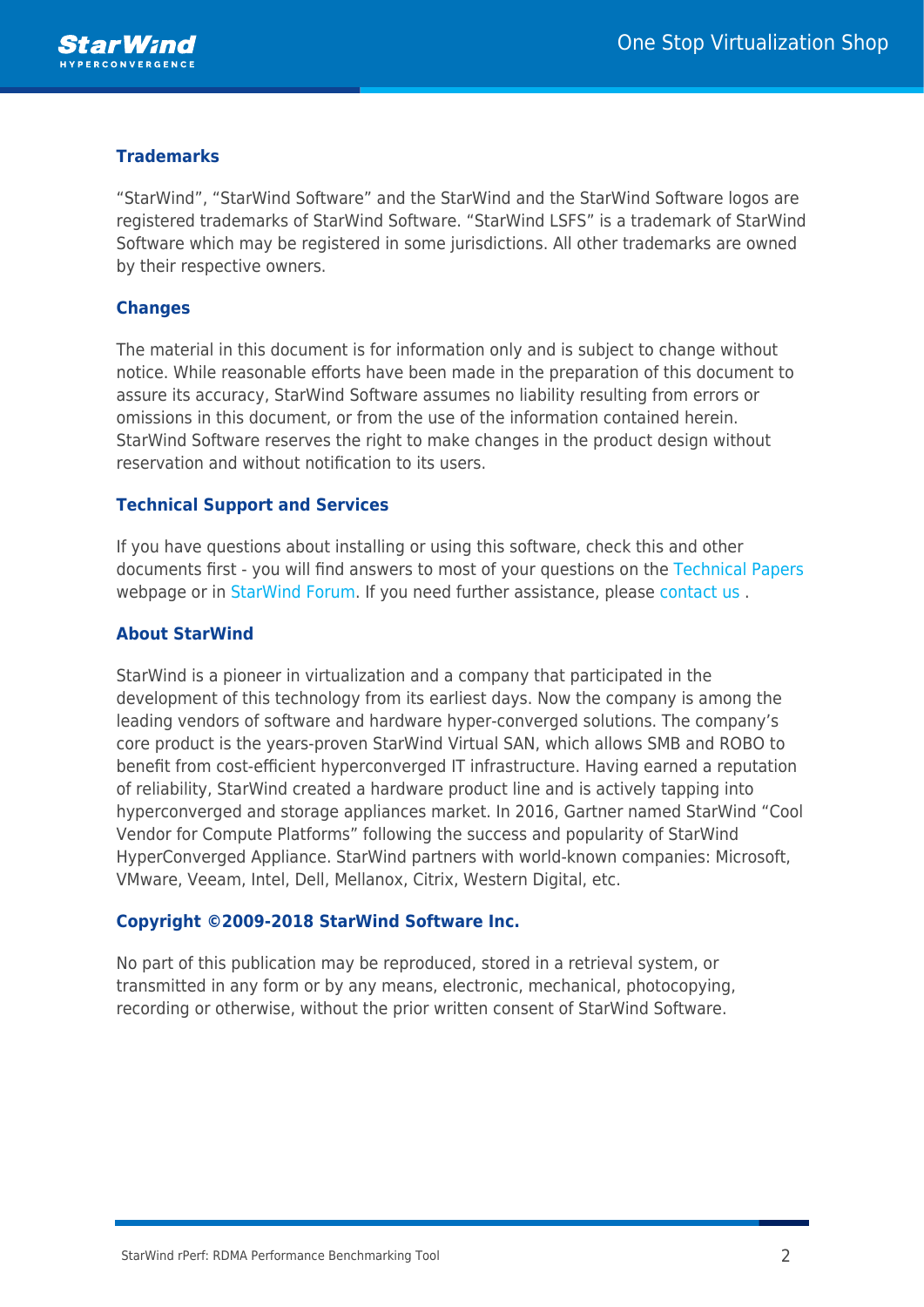

## **Introduction To Starwind Rperf**

StarWind rPerf is a free software tool, that measures the latency and throughput on RDMA connections between systems with different operating systems. In addition to estimating the RDMA connection performance between Windows operating systems, StarWind rPerf measures latency and throughput on cross-platform scenarios for Windows – Linux.

## **System Requirements**

Servers interconnection diagram is demonstrated in the image below.



In this guide, to measure the RDMA connection between Windows and Linux operating systems, two servers are connected directly over RDMA. As an example, Windows Server 2016 has been installed on Host 1 and Linux CentOS 7 has been installed on Host 2.

## **Network Requirements**

- For Windows-based systems, NIC must have Network Direct Provider v1 and lossless RDMA configured. Latest drivers from NIC manufacturer are recommended, as standard Windows drivers don't have ND API support.
- For Linux-based systems, latest network drivers with RDMA and RoCE support are required.

The utility has been tested on Mellanox ConnectX-3, ConnectX-4 cards.

## **Software Requirements**

StarWind rPerf is compatible with the following operating systems:

• Microsoft Windows 7 or later versions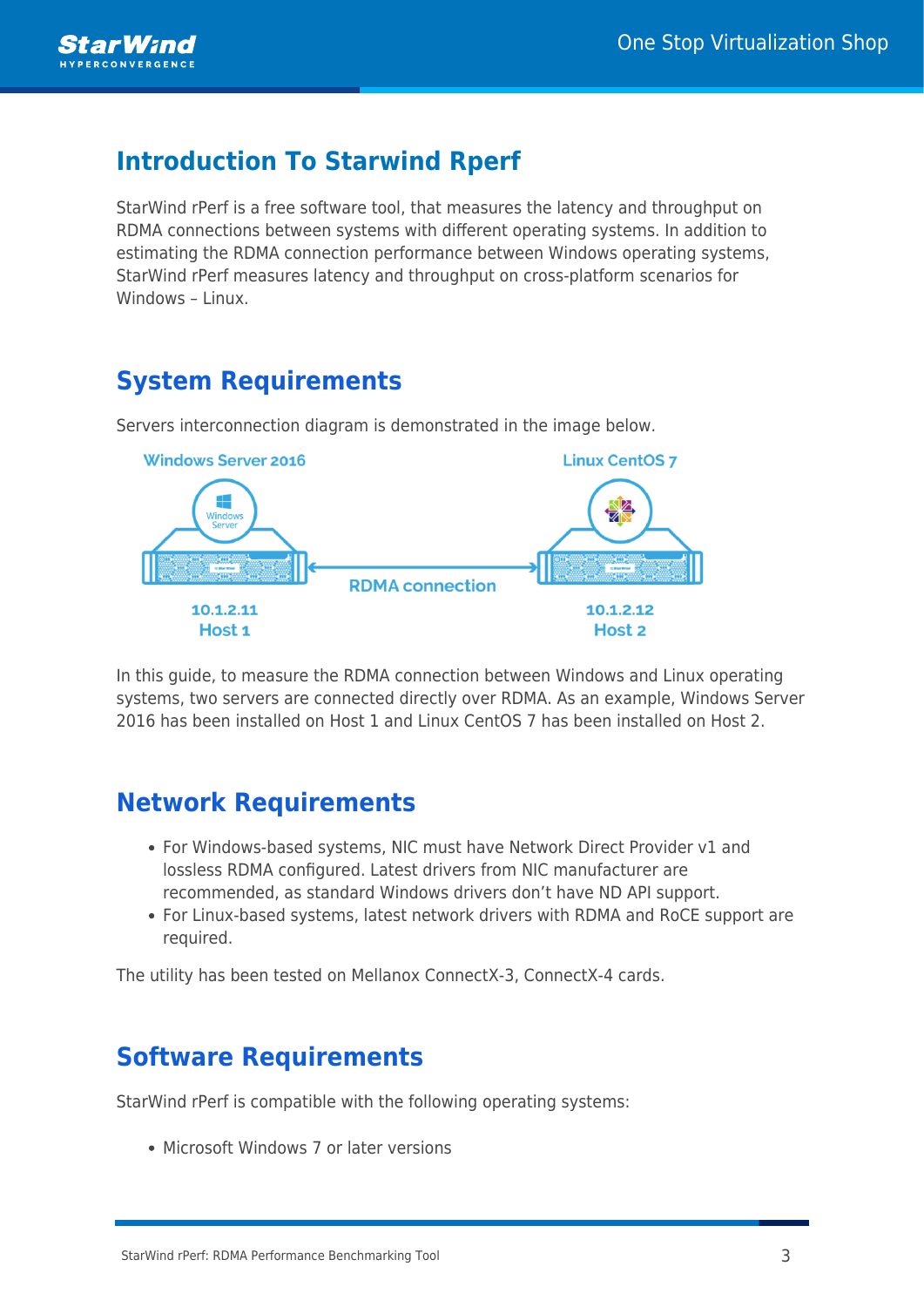

- Microsoft Windows Server 2012 and later versions
- CentOS 7
- Ubuntu

# **Implementing Starwind Rperf**

1. Download StarWind rPerf tool from the StarWind website at the following link: <https://www.starwindsoftware.com/starwind-rperf#download>

2. Copy the rPerf utility to both Windows and Linux hosts to a directory of choice.

3. Change the utility mode to allow its execution on Linux by executing the following command: chmod +x rperf.

4. The list of command line options used to launch the StarWind rPerf tool is provided in the tables below.

| <b>General Options</b> |                                                                                                                                                      |  |
|------------------------|------------------------------------------------------------------------------------------------------------------------------------------------------|--|
| Command line option    | Description                                                                                                                                          |  |
| -a addr                | IP address. IP address set for the server should be specified on<br>the client side to connect to the server.                                        |  |
| -d debug               | Emit debugging output.                                                                                                                               |  |
| -p port                | The server port for the server to listen on and the client to<br>connect to. This should be the same in both client and<br>server. Default is 17174. |  |

| <b>Server Specific Options</b> |                                                                                       |  |
|--------------------------------|---------------------------------------------------------------------------------------|--|
| Command line option            | Description                                                                           |  |
| -s server                      | Run StarWind rPerf in a server mode. To bind to any address with<br>$IPv6$ use -a ::0 |  |

| <b>Client Specific Options</b> |                                                                                                  |  |
|--------------------------------|--------------------------------------------------------------------------------------------------|--|
| Command line option            | Description                                                                                      |  |
| -c client host                 | Run StarWind rPerf in a client mode, connecting to the StarWind<br>rPerf server running on host. |  |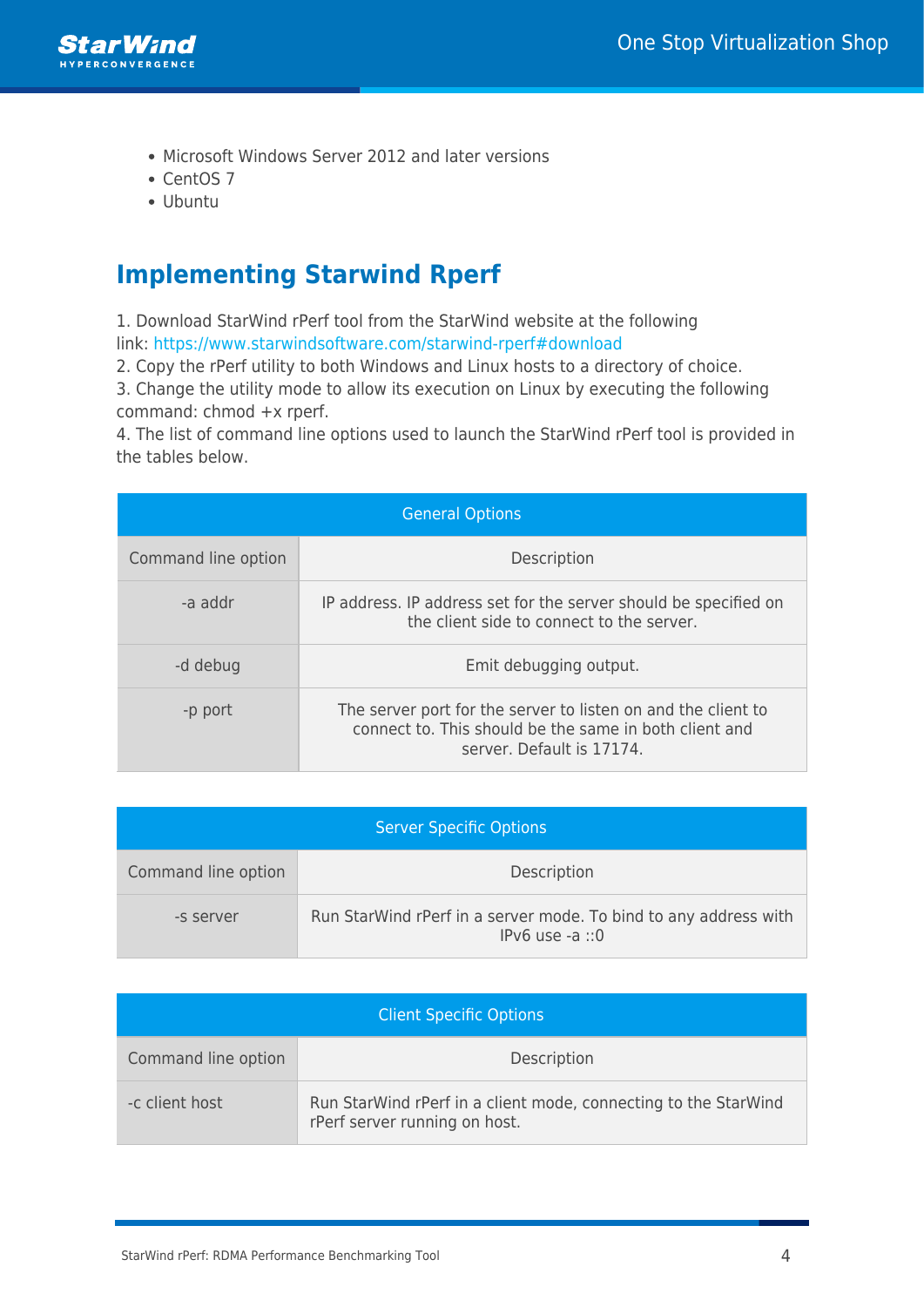

| -C count       | Count the number of iterations.                                       |
|----------------|-----------------------------------------------------------------------|
| -o operation   | Set the operation to be performed: [S], [R], [W]<br>(SEND/READ/WRITE) |
| -q queue depth | Set the queue depth.                                                  |
| -S size        | Set the data size to be transferred.                                  |